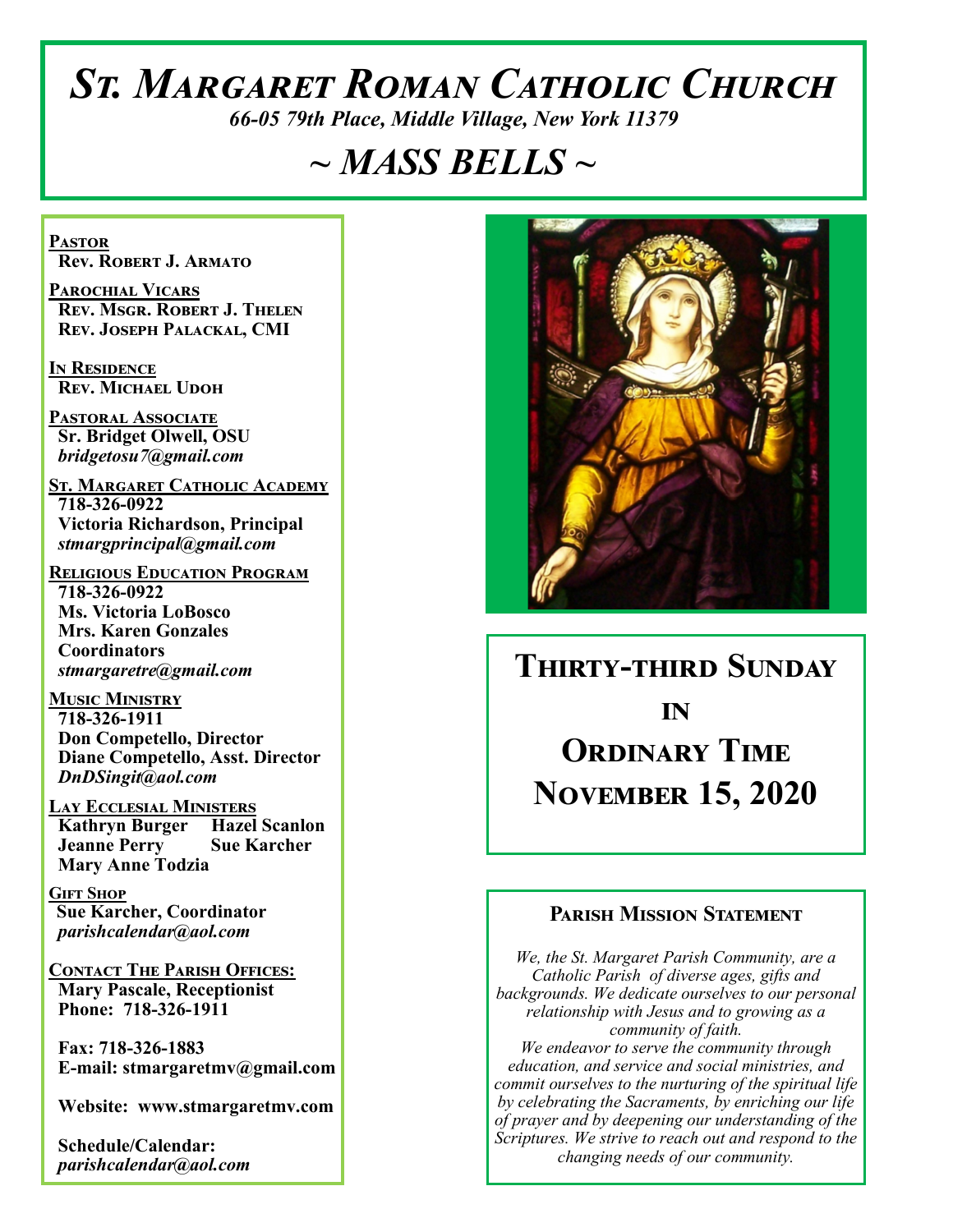## *MASSES FOR THE WEEK*

| SUN.                           | <b>NOVEMBER 15 - THIRTY-THIRD SUNDAY</b><br>IN ORDINARY TIME                                                                                                                                                                                                                |
|--------------------------------|-----------------------------------------------------------------------------------------------------------------------------------------------------------------------------------------------------------------------------------------------------------------------------|
| 7:30<br>9:00                   | Thomas Mazza<br>Il Popolo della Parrocchia/Joseph Russo/<br>Sanfrancesco DiPaola/Alesio Atria/Sanfilippo<br>Giuseppe, Vincenza, Antonino, Vito, Antonino<br>Mary York/Geraldine Ciaccio/Salvatore<br>Fazzolari/Vincent Battaglini/Familia Pitassi,<br>Cercone e Battaglini/ |
| 10:30<br><b>NOON</b><br>5:00PM | Tomasso, Carmelo & Maria Pistone<br>Fire Lt. Kevin J. & William Pfeifer<br>Markus Kotnik                                                                                                                                                                                    |
| MON.                           | <b>NOVEMBER 16 - ST. MARGARET OF</b><br><b>SCOTLAND</b>                                                                                                                                                                                                                     |
| 7:00<br>9:00                   | Maria Kempijan<br>Patricia Green/Julia Duignan                                                                                                                                                                                                                              |
| TUE.                           | <b>NOVEMBER 17 - ST. ELIZABETH OF</b><br><b>HUNGARY</b>                                                                                                                                                                                                                     |
| 7:00<br>9:00                   | Lina Cassasanta<br><b>Fred Basedow</b>                                                                                                                                                                                                                                      |
| WED.                           | <b>NOVEMBER 18 - DEDICATION OF THE</b><br><b>BASILICAS OF STS. PETER AND PAUL/</b><br><b>ST. ROSE PHILIPPINE DUCHESNE</b>                                                                                                                                                   |
| 7:00<br>9:00                   | <b>Bernhard Mausser</b><br><b>Charles &amp; Jeanie Pirtz</b>                                                                                                                                                                                                                |
| THU.<br>7:00<br>9:00           | <b>NOVEMBER 19 - WEEKDAY</b><br>Margaret M. Forte (BIRTH)<br>Walter W. & Katherine E. Weiner & Fam.                                                                                                                                                                         |
| FRI.<br>7:00<br>9:00           | <b>NOVEMBER 20 - WEEKDAY</b><br>Giovanni Lechich<br><b>Fred Basedow</b>                                                                                                                                                                                                     |
| SAT.                           | <b>NOVEMBER 21 - THE PRESENTATION</b><br>OF THE BLESSED VIRGIN MARY                                                                                                                                                                                                         |
| 9:00                           | Collective: Lena & Joseph Mazzola/<br>.Iohn Martinkat/                                                                                                                                                                                                                      |
| 5:00PM                         | Mike Maloney, FDNY (BIRTH)                                                                                                                                                                                                                                                  |
| SUN.                           | <b>NOVEMBER 22 - OUR LORD JESUS</b><br><b>CHRIST, KING OF THE UNIVERSE</b>                                                                                                                                                                                                  |
| 7:30<br>9:00                   | Linda Castagna<br>Rosario, Rosaria e Nunzio Taormina/<br>Daniele Bussa/                                                                                                                                                                                                     |
| 10:30<br><b>NOON</b><br>5:00PM | People of the Parish<br>Joe VanSchaick (ANNI)<br>Richard Garczynski                                                                                                                                                                                                         |



*THE PRESENTATION OF THE BLESSED VIRGIN MARY NOVEMBER 21*

# **PARISH INFORMATION**

# **Rectory Office Hours**

**Monday - Friday - 9am to Noon and 1pm to 5pm Saturday - by appointment Sunday - closed**

**CONFESSIONS** - Saturday, 4:00-4:45pm in the church.

**NOVENA** to Our Lady of the Miraculous Medal Mondays after the 9am Mass.

**THE ROSARY AND DIVINE MERCY** devotion are prayed every morning in the church at 8:30am.

**BAPTISMS** take place on the 1st and 3rd Sunday of each month, at 1:30pm and 2:30pm. Please call the rectory for an appointment and to register your child. No more than two children will be baptized at each session, with a maximum of 25 guests per family.

**WEDDINGS MUST** be scheduled at least six months in advance by appointment with a priest or a deacon. Please call the rectory office. For marriage preparation information visit www.pre-cana.org.

**THE ENGLISH CHOIR** rehearses on Wednesday, at 7 pm in the Church. Tenors and baritones needed!

**IL CORO ITALIANO** prattica ogni Domenica prima della Messa Italiana.

**THE YOUTH CHOIR** rehearses on Monday, from 6-7 pm in the Church. For more info, DnDsingit@aol.com **SUSPENDED**

**BOY SCOUT TROOP #119** meets on Tuesdays from 7:15-9 pm in the Parish Hall. New members are welcome, age 10 1/2 & up. Call Mr. Krzewski, 718-894-4099. **SUSPENDED**

**CUB PACK #119** meets on Mondays from 7-8:30 pm in the Parish Hall. New members welcome, age 6 to 10-1/2. Call Mr. Krzewski, 718-894-4099. **SUSPENDED**

**SENIOR CITIZENS** meet every Wednesday at 12 Noon in the Parish Center. **SUSPENDED**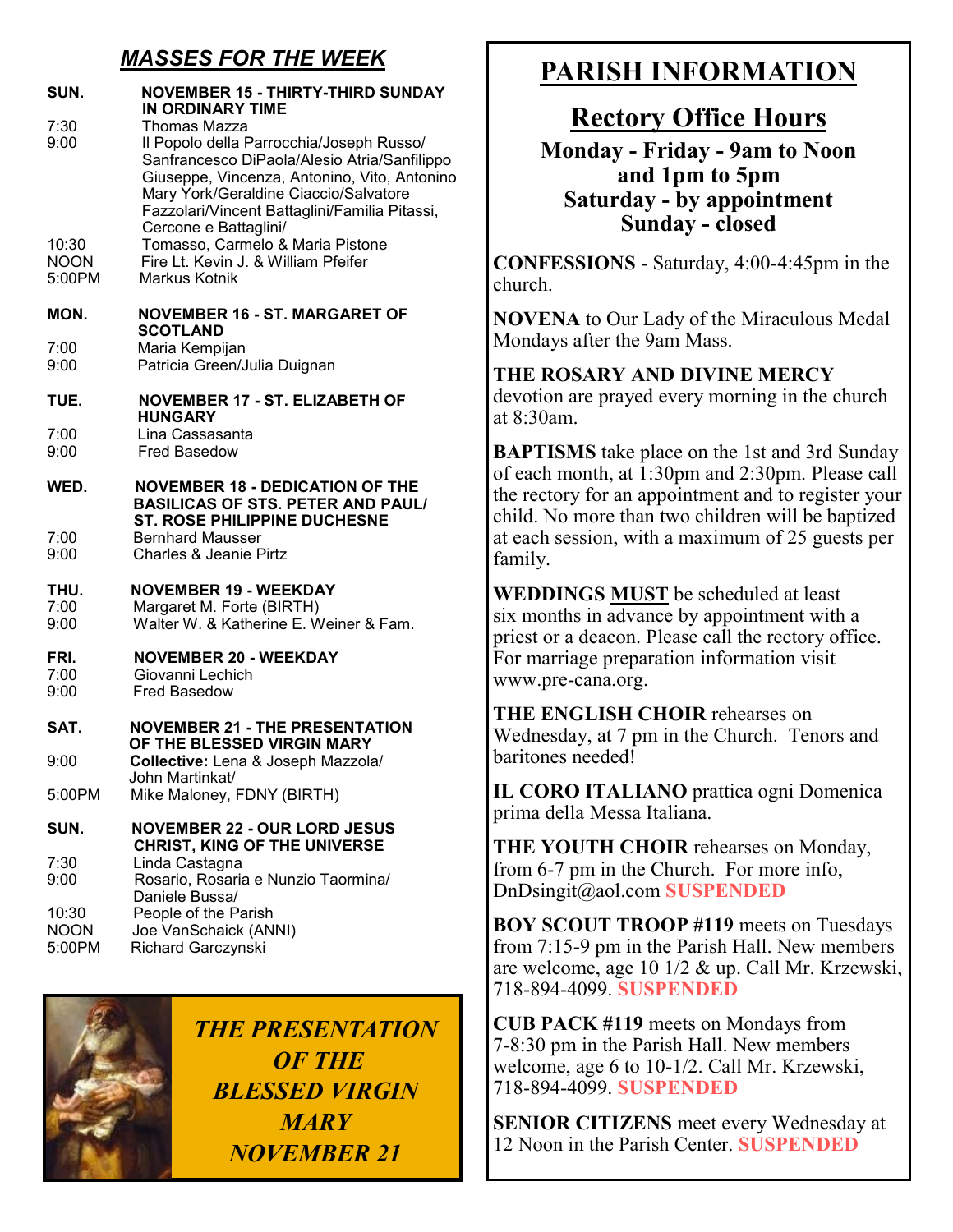# PLEASE PRAY FOR OUR SICK

Connie Faccibene, Linda Frazier, Cari Ann Falk-LoBello, Glen Falk, Ronald Frazier, Robert Sabini, Lee Falk, McKinley Kelleher, Sean Harrison, Justin James Quirke, Elizabeth Ott, Mary Harrison, Gloria Mojica, Gloria Pemaj, Allen McConville, Jack Marchindiondo, The Scaturro Family, Louis Pittelli, Louis Pittelli, James Graff, Immaculate Marge D'Elia, Jim O'Friscoll, Mary Rigovich, Matteo Sabini, Bob Biolsi, The Mojica Family, Msgr. Leonard Badia, Matthew Zender, Joseph & Mary Augustine, Anthony Pittelli, Josephine Hartnett, Karen Schaefer, Jill Archbold, Fr. Paul Weirichs CP, Hannah Lehman, Daniel Wilson, John Austin Bryzgornia, Dave Kazmier, John Nogiewich, Tim Rooney, Frank Ciccone, Cindy (Peli) Heege, Dr. Ajay Lodha, Dr. Vincent P. Rappa, Charlie Krzewski, Helga Zender, Deacon John DeBiase, Tom Haubert, John Miller, Cathie Greulich, Sr. Mary James Fox, Edward Pandolfo, Paul Colangelo, Carmen Gonzalez, Edward Stoltzenberg, Santos Santiago, William & Patricia Scharbach,

*The names will remain for 3 months, please call 718-326-1911 and ask for continued prayers.*

## **Prayer Requests**

**Pray for vocations to the Priesthood and Religious Life.** 

**Pray for first responders and medical personnel.**

**Please pray for our men and women from our Parish serving in the defense of our country: Lt. Col. Thomas Frohnhoefer Sgt. Robert A. Domenici** 



#### *WE RECALL OUR BELOVED DECEASED*

*Especially:*

*Rev. Patrick J. Diffley and Walter J. Tuft.* 

*May they rest in Christ's Peace!*

# **MEMORIALS**

### *ALTAR CANDLES THIS WEEK*

*are offered in memory of Lena & Joseph Mazzola at the request of Ben Armato.*

### *TABERNACLE LAMP THIS WEEK*

*is lit in memory of John Martinkat at the request of Hildegard & Family.* 



*THE DEDICATION OF THE BASILICAS OF SAINTS PETER & PAUL NOVEMBER 18*

#### **TODAY'S READINGS**

 *Thirty-third Sunday in Ordinary Time* 

Prv 31:10-13, 19-20, 30-31 Ps 128:1-5 1 Thes 5:1-6 Mt 25:14-30 or Mt 25:14-15, 19-21

## **READINGS FOR THE WEEK**

| Monday:    | $Rv 1:1-4, 2:1-5$<br>Ps 1:1-4, $6$<br>Lk 18:35-43                                   |
|------------|-------------------------------------------------------------------------------------|
| Tuesday:   | Rv 3:1-6, 14-22<br>Ps 15:2-3a, 3bc-4ab, 5<br>Lk $19:1-10$                           |
| Wednesday: | $Rv$ 4:1-11<br>$Ps$ 150:1b-6<br>Lk 19:11-28                                         |
| Thursday:  | $Rv$ 5:1-10<br>Ps 149:1b-6a, 9b<br>Lk 19:41-44                                      |
| Friday:    | Ry 10:8-11<br>Ps 119:14, 24, 72, 103, 111, 131<br>Lk 19:45-48                       |
| Saturday:  | Rv 11:4-12<br>Ps 144:1b, 2, 9-10<br>Lk 20:27-40                                     |
| Sunday:    | Ez $34:11-12$ , $15-17$<br>Ps 23:1-2, 2-3, 5-6<br>1 Cor 15:20-26, 28<br>Mt 25:31-46 |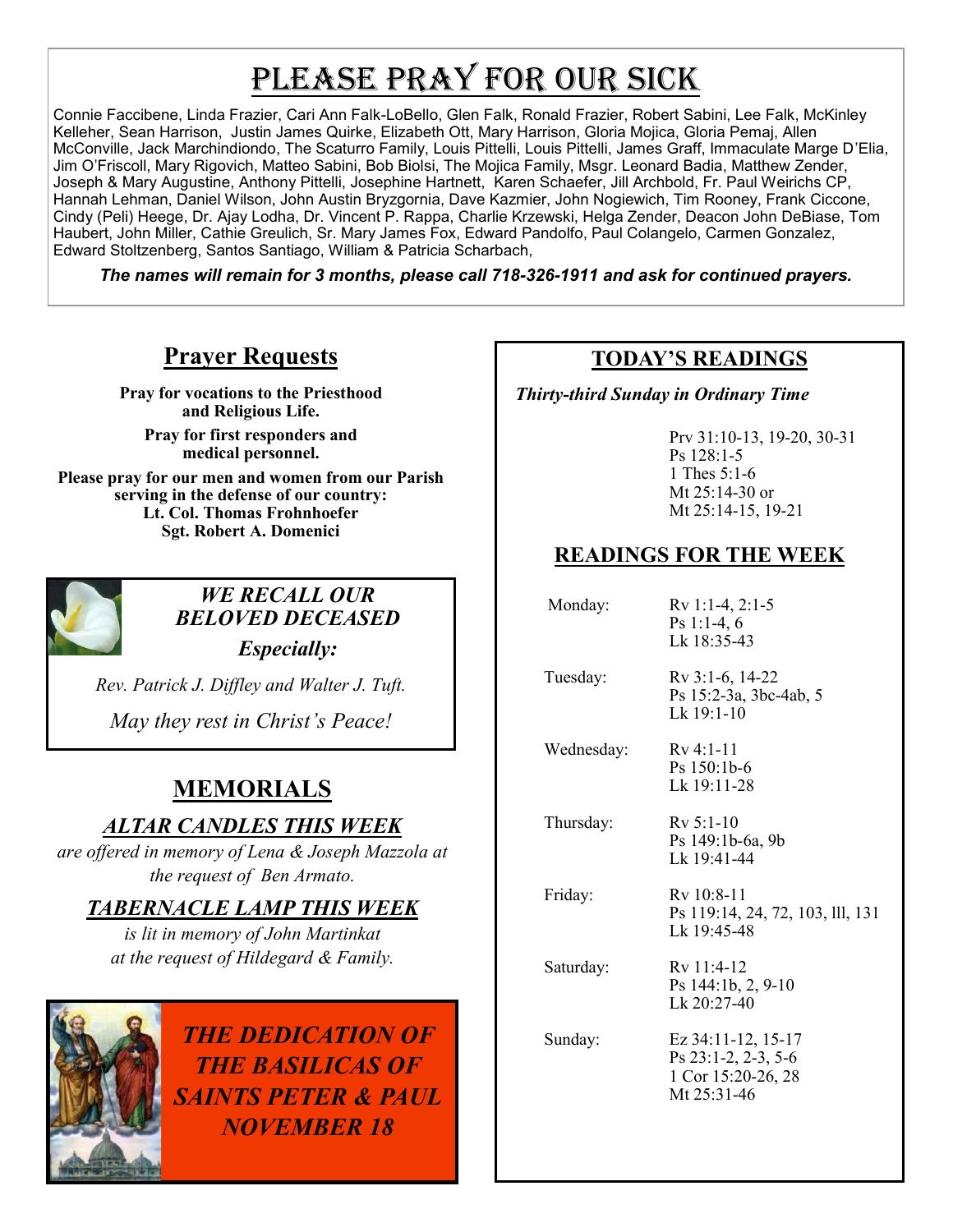#### *From the Pastor's Desk:*

#### *"How Do I Love Thee?"*

 How do we demonstrate our love? If one is romantic, perhaps it takes the form of a bouquet of long-stem roses, or a beautiful piece of jewelry, or dinner for two in a fancy restaurant, or a quiet, candle-lit evening at home with soft music and a bottle of good wine. Okay, snap out of it and let's get back to reality!

 We demonstrate our love for others mainly through simple, everyday things that we say and so, with the emphasis on the latter. Thus, the wife in the first reading today is praised for the way that she takes care of her husband and acts upon her concern for those in need. She applies her talents in service to others, and she fears (i.e., reveres) God. Her talents are not hers to keep to herself. She is merely the steward of the gifts, using them wisely and reverently, in return for which she receives the love of her husband, blessing, and public praise and recognition.

 In a similar way, the first two servants in the Gospel parable show their love and respect for their master by being his good agents, immediately using the entrusted assets in his service and interests. They are not the owners, just the stewards of the funds. To do anything less than what they are seen to do would be irresponsible and an insult to their master, as we see is the case with the third servant. The rewards and punishments are doled out accordingly.

 Less dramatically, you and I are called to use the gifts (the time, treasure, and talents) that God has given us. No two of us have exactly the same set of gifts, yet we are to use whatever we've received in the same way: in faithful service to God and love for one another. To do anything less is irresponsibility on our part, an insult to God, and a denial of our neighbor. Sooner or later (we know neither the day nor the hour), the Lord will come suddenly "like a thief in the night" at the end of *our* time, and He will demand an accounting of how we have lived our lives. There is no escaping that eventuality, however long it may be delayed.

 We have been created in the image and likeness of a loving and generous God, Who is so loving and so generous that He has give us not only physical life, but also a share in His own divine life. Furthermore, He has given us the means, the grace, by which to live, to love, and to serve. He will ask us how loving and generous we have been during the time that He's given us.

 Hopefully, we will show forth a long list of the good things that we have done and the lives of others that were made better for our contact with them. It may not contain anything spectacular as the world rates events and deeds. The faithful wife in the first reading is praised for having done simple things with fidelity and generosity, and St. Teresa of Calcutta used to remind us that perhaps we are not called to do great things, but we are called to do all things with great love.

 The more situations change, the more they stay the same. Our basic duties and obligations are different in detail and specifics from those of the good wife and the parable's servants, but they remain the same in their essence. You and I still are called to serve God and one another to the best of our God-given abilities, with love as the guiding force and governing reason for our actions.

 The time for us to act grows short. As this year is about to end and another begin, we realize how quickly time goes by. Of the gifts of time, treasure, and talents with which God has entrusted us, time is the one that limits us the most, since we do not know how much of it we are given.

 There is no time for us to slack off and let the good go undone. Therefore, "let us stay alert and sober", ready to busy ourselves in working for the Good, the True, and the Beautiful, for the glory of God and one another's wellbeing, demonstrating our love by what we do and what we say. Then, we shall be prepared to receive our blessed Lord whenever He comes, for He will find us doing what He has give us to do and living as He has commanded us to live.

*~ Fr. Armato*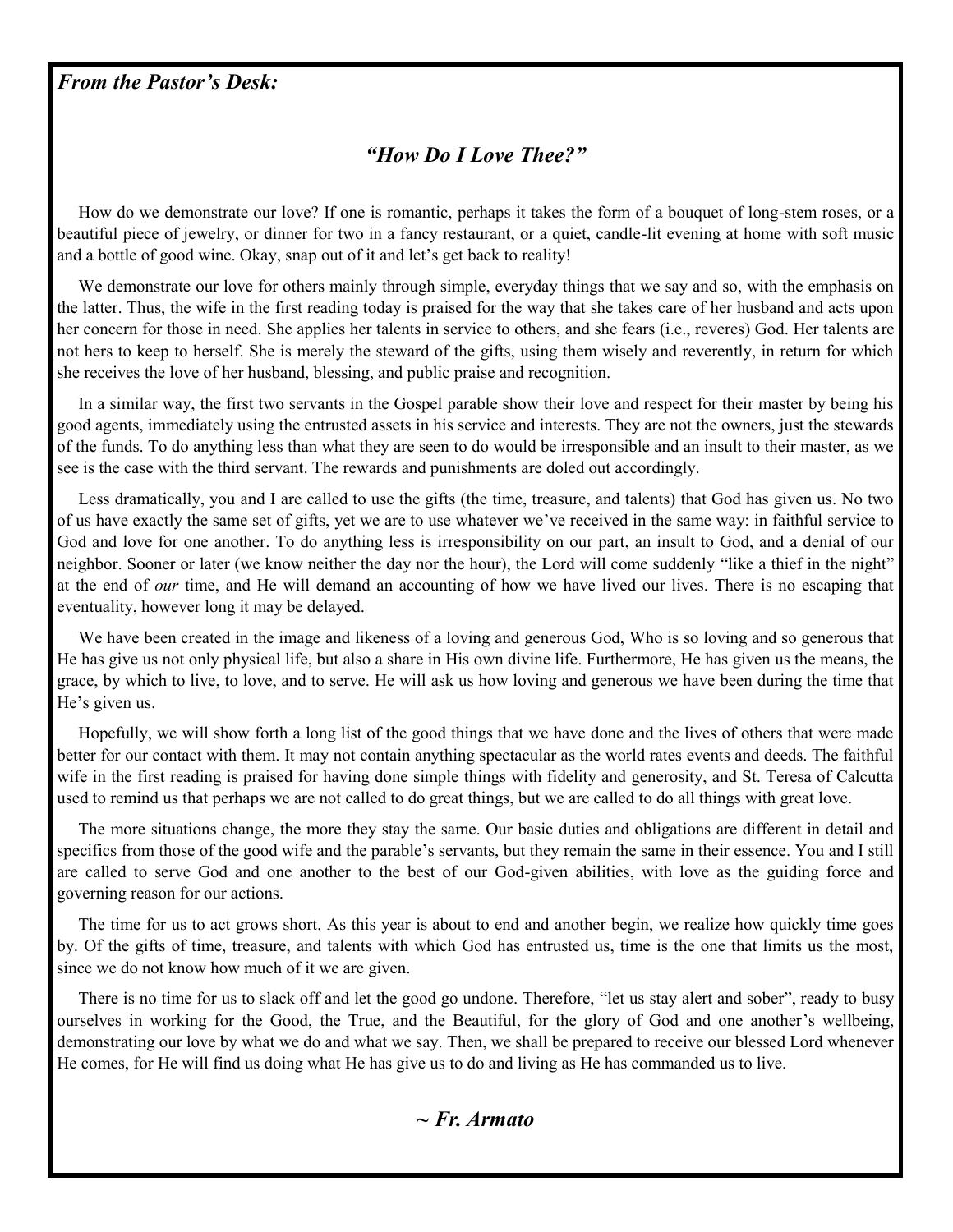#### **ANNUAL CATHOLIC APPEAL**

 The **2020** *Annual Catholic Appeal* campaign continues toward our goal of **\$80,015. So far, 165 families have pledged \$60,973 (76.2%).** We have **\$19,042 to go.**

 First come your own family needs, then those of the Parish and Diocese. With about 650 families registered in the Parish, our goal come to an *average of \$125 per family*. Even in these difficult time, though, it shouldn't be a burden, if we ALL pitch in between now and Christmas. Please use the envelopes available in church, if you have not made a pledge as yet.

**www.annualcatholicappeal.org** 

#### **CHURCH OPEN HOURS**

 **The church will be open only for the celebration of Masses and baptisms. It will be closed at all otheTr times to enable us to clean and sanitize the facilities.**

 *Please observe these rules for your safety and that of others:*

Do NOT enter the church, if you are sick. Anyone entering the church MUST wear a facemask or covering. "Social distancing" MUST be observed at all times.

Sit **only** in the areas that are marked by a taped cross.

The lavatories are locked.

 Do NOT leave *ANYTHING* in the pews or at the entrances.

 Mass attendance is increasing little by little. We still have a long way to go to get back to normal. In the meanwhile, please remember that families or couples are allowed to sit together, but individuals still must observe social distance in church.

#### **MASSES & MEMORIALS**

 The **2021 Mass Book** is now open for your Mass and memorial requests. Some openings remain through the rest of this year. Please contact the Rectory offices to arrange for a remembrance of your intentions, or mail in your requests with a check for your offering.

**All Announced Masses**: \$15/intention.

 **Weekly Memorials**: \$25/intention for *host and wine, sanctuary candles, or altar candles.*

**THE ST. VINCENT dePAUL FOOD PANTRY**



 is located in the Convent 66-25 79th Place

#### The Pantry is open every **WEDNESDAY AND SATURDAY from 10:00am to 12:00Noon**

We are in need of special foods for the holidays. Mashed potatoes, stuffing mix, cranberry sauce, canned fruit and vegetables, coffee, Juice and cookies. Please place your donations in the bin located by the center entrance to the church. Grocery store gift cards are also welcome.

As always, thank you for your generosity!

#### **PARISH FINANCES**

 Thanks to all of you who continue to make your contributions at Mass or at the Rectory offices, or who have used weekly or monthly e-giving!

 Now that the ushers are taking up the collections again, weekly donations have picked up a bit but not enough to make-up for the 40% of our parishioners who have not returned to Mass as yet.

 The result is that we are projecting an *operating loss of over \$300,000* for the current fiscal year, 9/1/20-8/31- 21. We are unable to pay our bills without dipping into what remains of our thinning reserves, which will be exhausted this year.

 Please support *your* parish as best as possible during these difficult times, whether through e-giving or in-pew offerings.

 To use *Faith Direct* for e-giving, go to the icon on our website and follow the instructions to sign up; or you can go straight to the *Faith Direct* **website** and enter our parish code, **NY299**. You can change your decision later on, as you wish.

#### **RETURNING TO SERVICE**

 **All ushers and collection counters** are requested to return to their regular service schedules immediately. If you attend a Mass without ushers, please cooperate and help take up the collection, if asked.

*Be sure to wear a mask while serving!*